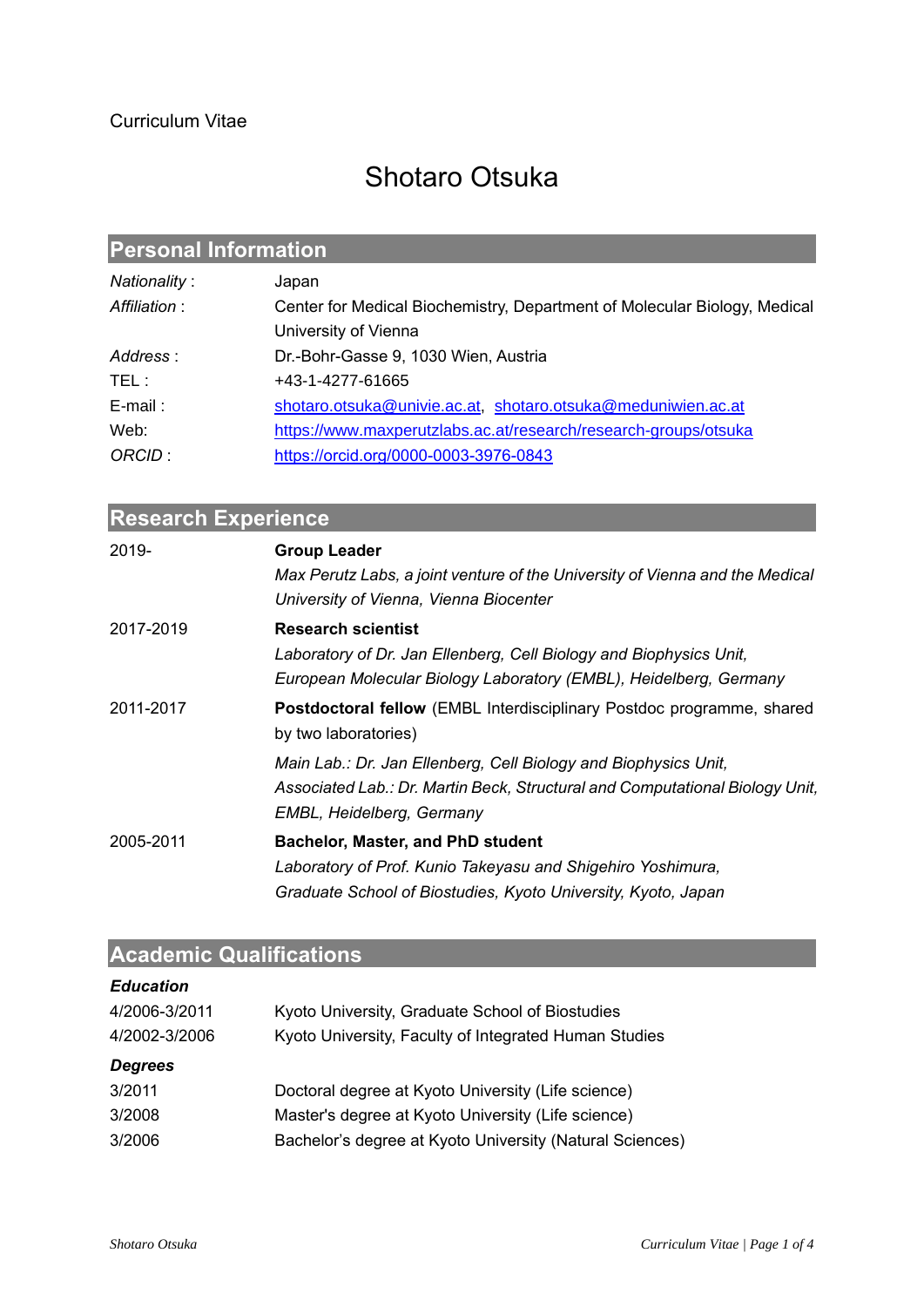## **Main areas of research and main scientific results**

The lab investigates the molecular mechanisms of how cells control the intracellular communication, especially between the endoplasmic reticulum (ER) and the nucleus. The lab uses correlative live imaging with electron microscopy methodologies which enables visualizing cellular structures in situ at high temporal and spatial resolution, and combines it with quantitative live cell imaging and a microscopy-based loss-of-function screen.

In my postdoctoral research I established a novel correlative light and electron microscopy (CLEM) method and combined it with super-resolution microscopy. This "dynamic" nano-scale imaging approach allowed me to show for the first time that nuclear pores assemble via fundamentally different mechanisms in mitosis and interphase.

| Funding               |                                                                                                                                                                          |
|-----------------------|--------------------------------------------------------------------------------------------------------------------------------------------------------------------------|
| <b>Research Grant</b> |                                                                                                                                                                          |
| 2021-2025             | Austrian Research Fund (FWF) Doctoral Program "Signaling Mechanisms in<br>Cellular Homeostasis".                                                                         |
| 2020-2024             | Vienna Science and Technology Fund (WWTF). "Elucidating the mechanics of<br>mitotic chromosome assembly by light-, electron-, and atomic force microscopy".<br>LS19-001. |

| <b>Fellowships</b> |                                                                                    |
|--------------------|------------------------------------------------------------------------------------|
| 4/2013-3/2016      | Interdisciplinary Postdoctoral fellowship (EMBL and Marie Curie Actions<br>COFUND) |
| 4/2011-3/2013      | Postdoctoral fellowship for research abroad (the Japan Society for the Promotion   |
|                    | of Science (JSPS))                                                                 |
| 4/2008-3/2011      | JSPS research fellowship for young scientists                                      |
| <b>Honors</b>      |                                                                                    |
| 6/2011             | JSPS travel Grant for 61th Lindau Nobel Laureate Meeting                           |

## **Fellowships obtained by lab members**

**Fellowships and Honors**

- 2021-2023 The Austrian Academy of Sciences (ÖAW) Ph.D. fellowship to Helena Bragulat Teixidor
- 2021 Max Perutz PhD fellowship to Helena Bragulat Teixidor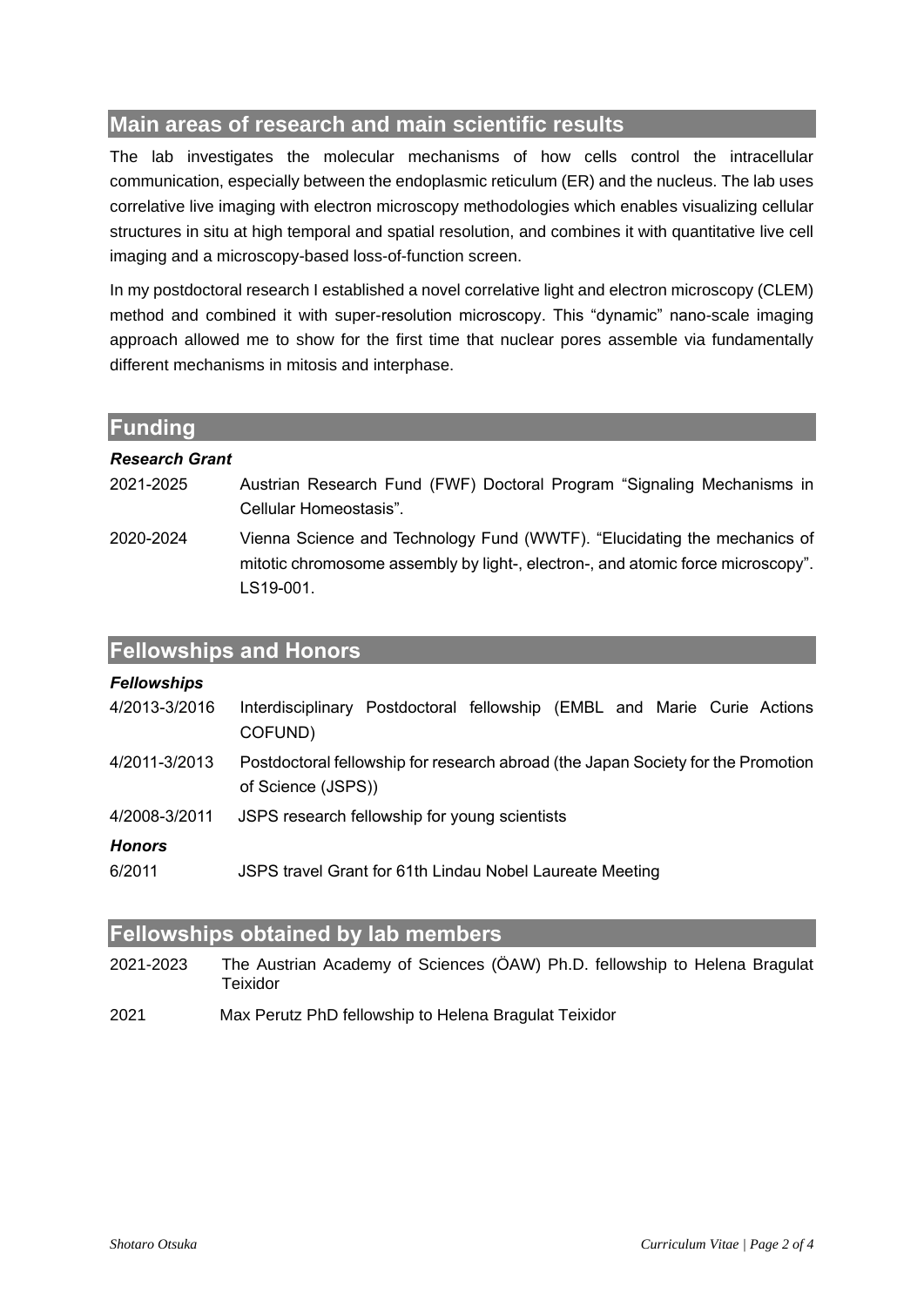## **Conferences and Seminars**

### *Invited lecturer at EMBL advanced course*

4/2016 EMBL course, High-Accuracy Correlated Light and Electron Microscopy: Applications at Room Temperature and in Cryo, Heidelberg, Germany

### *Invited speaker at international conferences*

- 10/2019 COST (European Cooperation in Science and Technology) Workshop on Nuclear Architecture, Lipids, and Phase Separation, Prague, Czech Republic.
- 9/2019 2nd Symposium on Recent Advances in Cryo-Electron Microscopy, Krakow, Poland.
- 5/2018 The 74th annual meeting for the Japanese Society of Microscopy, in an organized session entitled "Application of Correlative Light and Electron Microscopy", Kurume, Japan.

### *Selected speaker at international conferences*

6/2019 Nucleocytoplasmic transport 2019, Scotland, UK 5/2019 XXVI Wilhelm Bernhard Workshop on Cell Nucleus, Dijon, France 4/2019 9th Austrian Society for Electron Microscopy Workshop, Graz, Austria 10/2017 EMBO Nuclear Structure and Dynamics meeting, L'Isle sur la Sorgue, France 9/2017 Nucleocytoplasmic transport 2017, Girona, Spain 10/2015 EMBO | EMBL Symposium: Seeing is Believing, Heidelberg, Germany 9/2015 The EMBO Meeting 2015, Birmingham, UK 12/2014 ASCB Annual Meeting 2014, Philadelphia, USA *Invited seminars* 12/2019 An invited seminar at the Juntendo University School of Medicine, Japan

- 5/2018 An invited seminar at Fujii Memorial Institute of Medical Sciences, Tokushima University, Japan
- 12/2017 Fore seminars at RIKEN in Kobe, Kyoto University, National Institutes of Natural Sciences, and RIKEN in Saitama, Japan
- 1/2016 Three seminars at RIKEN, Osaka University, and National Institute of Information and Communications Technology, Japan

## **Mentoring and Teaching Experience**

### *Lecturer*

| 2020-             | Lecture Series: Methods in Molecular Biology and Biochemistry                   |
|-------------------|---------------------------------------------------------------------------------|
| 2019-             | Lecture Series: Molecular Medicine II                                           |
| 2019              | Lecture Series: Chromosome Biology I                                            |
| <b>Supervisor</b> |                                                                                 |
| 2019-             | Two PhD students, three Master students, nine Wahlbeispiel students (internship |
|                   | Master students), and three undergraduate students.                             |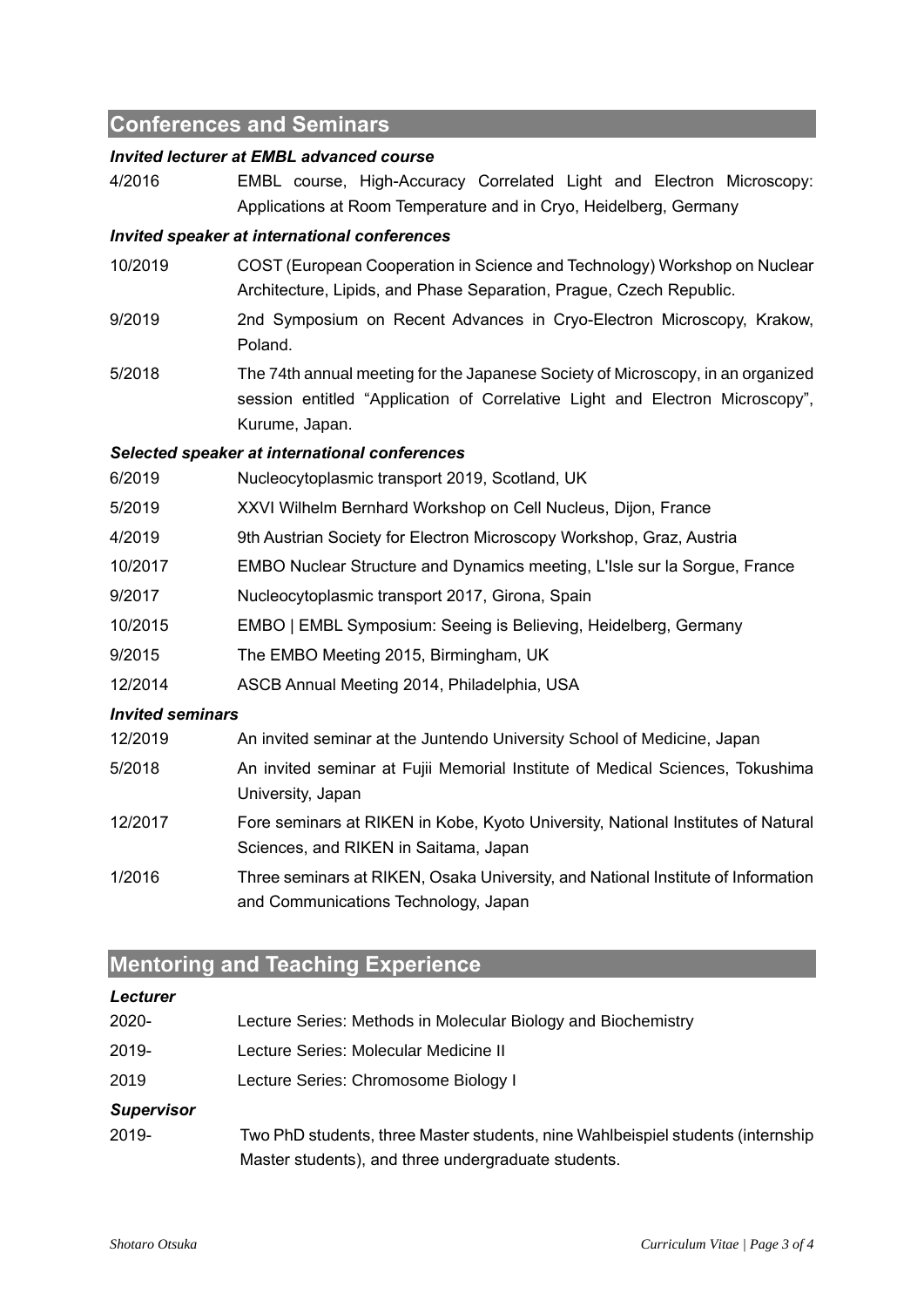| 2015 | One internship undergraduate student at EMBL.                    |
|------|------------------------------------------------------------------|
|      | *He received a best provisional mark for his thesis in the year. |

## *Course instructor*

| 11/2016 | EMBL Cell Biology and Biophysics Ph.D. Course (one week, seven internal Ph.D.<br>students)       |
|---------|--------------------------------------------------------------------------------------------------|
| 9/2015  | EMBO practical course "Current Methods in Cell Biology", (one week, six external<br>scientists)  |
| 10/2011 | EMBL Cell Biology and Biophysics Ph.D. Course (one week, eight internal Ph.D.<br>students)       |
| 9/2011  | EMBO practical course "Current Methods in Cell Biology" (one week, eight<br>external scientists) |

**Professional Training**

| 2021 | Leadership program "Thinking Your Way Into Leading a Research Group",<br>organized by Dr. Iain Patten   |
|------|---------------------------------------------------------------------------------------------------------|
| 2021 | Leadership workshop "Empowering your team", organized by Vienna BioCenter<br><b>Scientific Training</b> |
| 2019 | PhD student supervision course, organized by Vienna BioCenter Scientific<br>Training                    |
| 2018 | EMBO Lab Management Course, organized by European Molecular Biology<br>Organization (EMBO)              |
| 2015 | Grant writing course, organized by European Molecular Biology Laboratory<br>(EMBL)                      |
| 2015 | Preparing for the academic job market course, organized by EMBL                                         |
| 2015 | Workshop "Successful interviews, grant applications, and publications",<br>organized by EMBO            |
| 2011 | Macro Programming with ImageJ course, organized by EMBL                                                 |

## **Commissions of Trust**

| $2020 -$ | Vienna Biocenter PhD Awards committee                                       |
|----------|-----------------------------------------------------------------------------|
| $2019 -$ | Thesis Advisory Committee of three PhD students at the Vienna Biocenter     |
| $2019 -$ | PhD theses jury of two students (CNRS Montpellier and the Vienna Biocenter) |

| <b>Peer Review Activities</b> |                                                                                                  |
|-------------------------------|--------------------------------------------------------------------------------------------------|
| Journals                      | Current Biology, Nature, Nature Communications, Nature Biotechnology, Journal<br>of Cell Science |
| Grants                        | ERC Starting Grant, The French National Research Agency Grant                                    |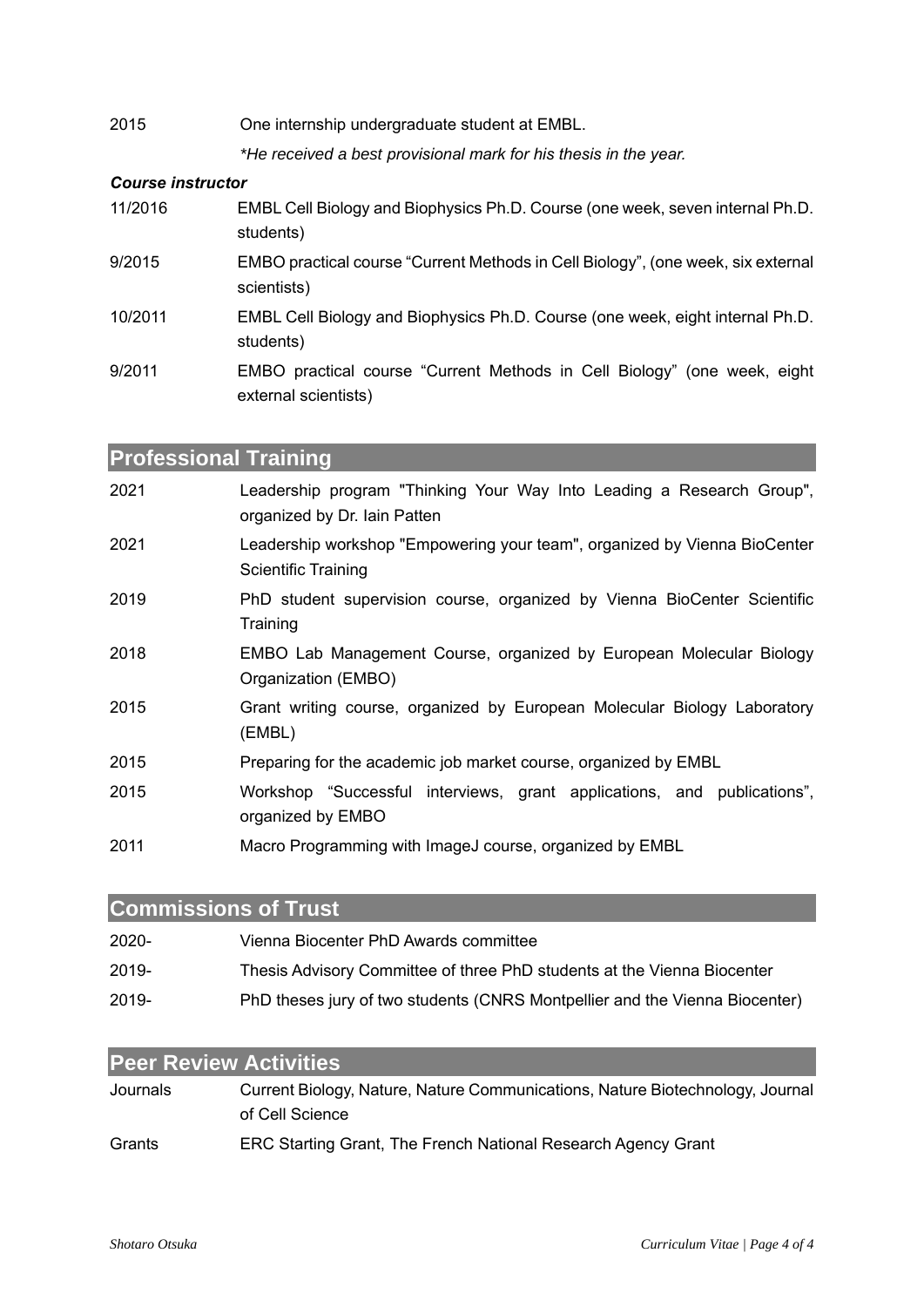## **Publications**

### *Research articles*

- 1) Schneider MWG, Gibson BA, **Otsuka S**, Spicer MFD, Petrovic M, Blaukopf C, Langer CCH, Doolittle LK, Rosen MK, Gerlich DW. "A chromatin phase transition protects mitotic chromosomes against microtubule perforation." *bioRxiv*, (2021). DOI: 10.1101/2021.07.05.450834.
- 2) **Otsuka S\***, Tempkin JOB, Politi AZ, Rybina A, Hossain MJ, Kueblbeck M, Callegari A, Koch B, Sali A, Ellenberg J\*. "A quantitative map of nuclear pore assembly reveals two distinct mechanisms." *bioRxiv*, (2021). DOI: 10.1101/2021.05.17.444137. **\*: Co-corresponding author.**
- 3) Farrants H, Tarnawski M, Müller TG, **Otsuka S**, Hiblot J, Koch B, Kueblbeck M, Kräusslich HG, Ellenberg J, Johnsson K. "Chemogenetic Control of Nanobodies." *Nat. Methods*, 17(3):279-282, (2020). DOI: 10.1038/s41592-020-0746-7.
- 4) **Otsuka S**, Steyer AM, Schorb M, Hériché JK, Hossain MJ, Sethi S, Kueblbeck M, Schwab Y, Beck M, Ellenberg J. "Postmitotic nuclear pore assembly proceeds by radial dilation of small membrane openings." *Nat. Struct. Mol. Biol.*, 25(1):21-28, (2018). DOI: 10.1038/s41594-017- 0001-9.
- 5) **Otsuka S**, Bui KH, Schorb M, Hossain MJ, Politi AZ, Koch B, Eltsov M, Beck M, Ellenberg J. "Nuclear pore assembly by an inside-out extrusion of the nuclear envelope." *Elife*, 5:e19071, (2016). DOI: 10.7554/eLife.19071.
- 6) Lolodi O, Yamazaki H, **Otsuka S**, Kumeta M, Yoshimura SH. "Dissecting in vivo steady-state dynamics of karyopherin-dependent nuclear transport." *Mol. Biol. Cell*, 27(1):167-76, (2016). DOI: 10.1091/mbc.E15-08-0601.
- 7) Yoshimura SH, **Otsuka S**, Kumeta M, Taga M, Takeyasu K. "Intermolecular disulfide bonds between nucleoporins regulate karyopherin-dependent nuclear transport." *J. Cell. Sci.*, 126(Pt 14):3141-3150, (2013). DOI: 10.1242/jcs.124172.
- 8) Asally M, Yasuda Y, Oka M, **Otsuka S**, Yoshimura SH, Takeyasu K, Yoneda Y. "Nup358, a nucleoporin, functions as a key determinant of the nuclear pore complex structure remodeling during skeletal myogenesis." *FEBS J.*, 278(4):610-621, (2011). DOI: 10.1111/j.1742- 4658.2010.07982.x.
- 9) **Otsuka S**, Iwasaka S, Yoneda Y, Takeyasu K, Yoshimura SH. "Individual binding pockets of importin  $\beta$  for FG-nucleoporins have different binding properties and different sensitivities to RanGTP." *Proc. Natl. Acad. Sci. USA*, 105(42): pp16101-16106, (2008). DOI: 10.1073/pnas.0802647105.
- 10) Yoshimura SH, Takahashi H, **Otsuka S**, Takeyasu K. "Development of glutathione-coupled cantilever for the single-molecule force measurement by scanning force microscopy." *FEBS Lett.*, 580, pp3961-3965, (2006). DOI: 10.1016/j.febslet.2006.06.032.